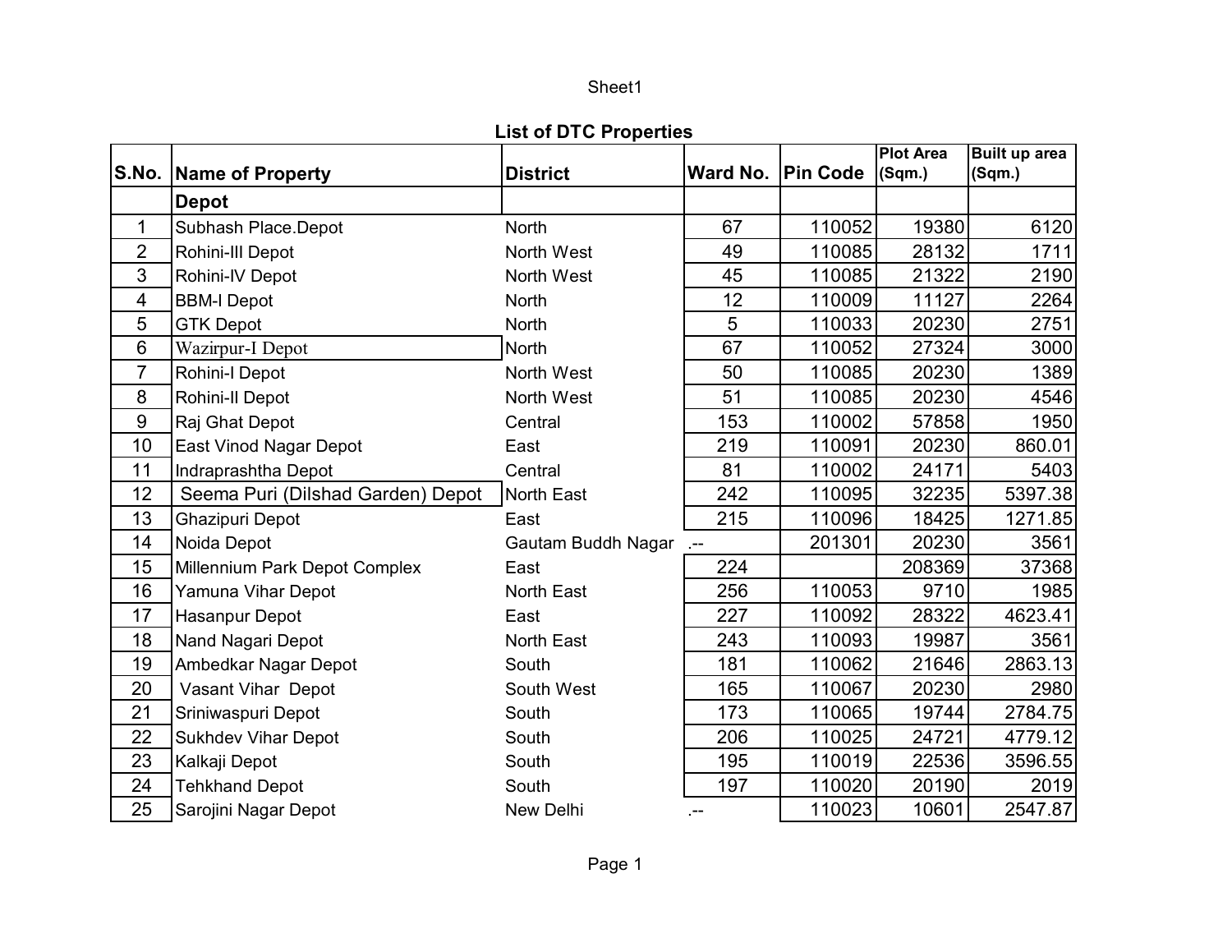## Sheet1

| 26 | Hari Nagar-I & II Depot     | West              | 111 | 110058 | 25167    | 5301.16 |
|----|-----------------------------|-------------------|-----|--------|----------|---------|
| 27 | Mayapuri Depot              | West              | 97  | 110064 | 22026    | 3025    |
| 28 | Hari Nagar-III Depot        | West              | 111 | 110064 | 19506    | 1175.81 |
| 29 | <b>Shadipur Depot</b>       | West              | 93  | 110008 | 17964    | 3579    |
| 30 | Dwarka Sector-8 Depot       | South West        | 145 | 110075 | 19995    | 3526    |
| 31 | Palam-Dwarka Sector-2 Depot | South West        | 146 | 110075 | 22912    | 31028   |
| 32 | <b>Keshopur Depot</b>       | <b>West North</b> | 58  | 110063 | 19744    | 1341.48 |
| 33 | Naraina Depot               | West              | 152 | 110028 | 21282    | 1201    |
| 34 | Narela Depot                | North West        | 1   | 110040 | 20230    | 2891    |
| 35 | <b>Ghumman Hera Depot</b>   | South West        | 138 | 110043 | 77294.78 | 1117    |
| 36 | Bawana Depot                | North West        | 28  | 110039 | 28808    | 2238    |
| 37 | Nangloi Depot               | South West        | 43  | 110041 | 19330    | 1343    |
| 38 | Kanjhawala Depot            | North West        | 28  | 110081 | 44748.76 | 4938    |
| 39 | Dichaun Kalan Depot         | South West        | 139 | 110043 | 14647    | 2012    |
| 40 | Peera Garhi Depot           | North             | 42  | 110087 | 20230    | 3648    |
|    | <b>Terminal</b>             |                   |     |        |          |         |
| 41 | Lado Sarai Terminal         | South             | 169 | 110030 | 6069     | 67      |
| 42 | <b>Jal Vihar Terminal</b>   | South             | 155 | 110024 | 2144     | 25.74   |
| 43 | <b>Hauzkhas Terminal</b>    | South             | 164 | 110016 | 6533     | 132     |
| 44 | Nehru Place Terminal        | South             | 196 | 110019 | 15375    | 371     |
| 45 | <b>Azadpur Terminal</b>     | North West        | 14  | 110009 | 2225     | 147     |
| 46 | <b>Mayur Vihar Teminal</b>  | East              | 209 | 110091 | 9346     | 196.60  |
| 47 | Shahdra Terminal            | North East        | 237 | 110032 | 2428     | 162     |
| 48 | Karawal Nagar Terminal      | North East        | 226 | 110094 | 3601     | 122.75  |
| 49 | <b>Uttam Nagar Terminal</b> | West              | 122 | 110059 | 7564     | 313     |
| 50 | Ambedkar Nagar Terminal     | Central           | 153 | 110002 | 4289     | 279     |
| 51 | Raja Garden Trml.           | West              | 101 | 110027 | 7801     | 518     |
| 52 | Najafgarh Terminal          | South West        | 138 | 110043 | 7849     | 226     |
| 53 | Mangolpuri Terminal         | North West        | 38  | 110083 | 3977     | 238     |